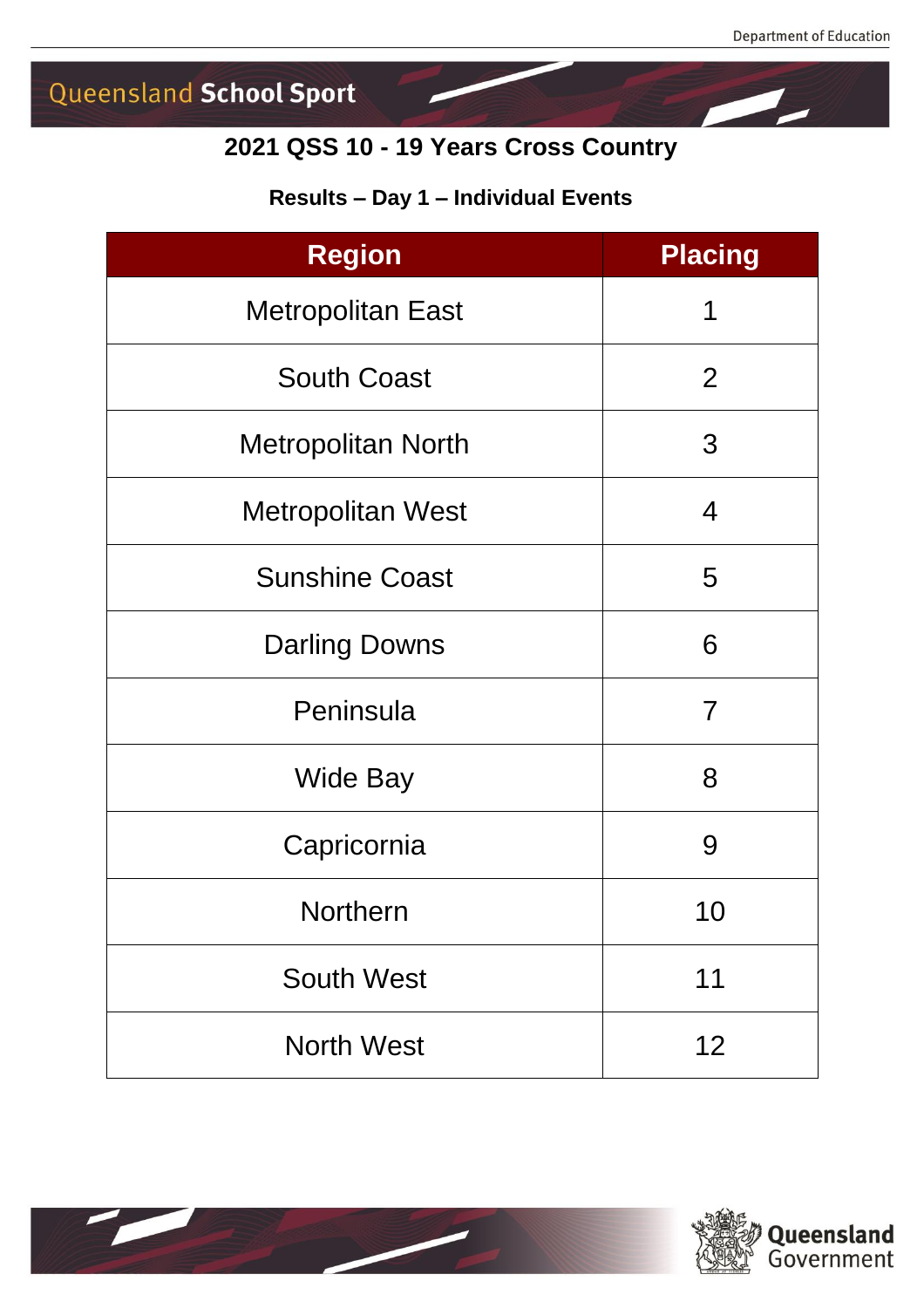## **2021 QSS 10 - 19 Years Cross Country**

#### **Results – Day 2 – Relay Events**

| <b>Region</b>             | <b>Placing</b> |
|---------------------------|----------------|
| <b>South Coast</b>        | 1              |
| <b>Metropolitan East</b>  | $\overline{2}$ |
| <b>Metropolitan North</b> | 3              |
| <b>Metropolitan West</b>  | 4              |
| <b>Sunshine Coast</b>     | 5              |
| <b>Darling Downs</b>      | 6              |
| Peninsula                 | 7              |
| <b>Wide Bay</b>           | 8              |
| Capricornia               | 9              |
| <b>Northern</b>           | 10             |
| <b>South West</b>         | 11             |
| <b>North West</b>         | 12             |



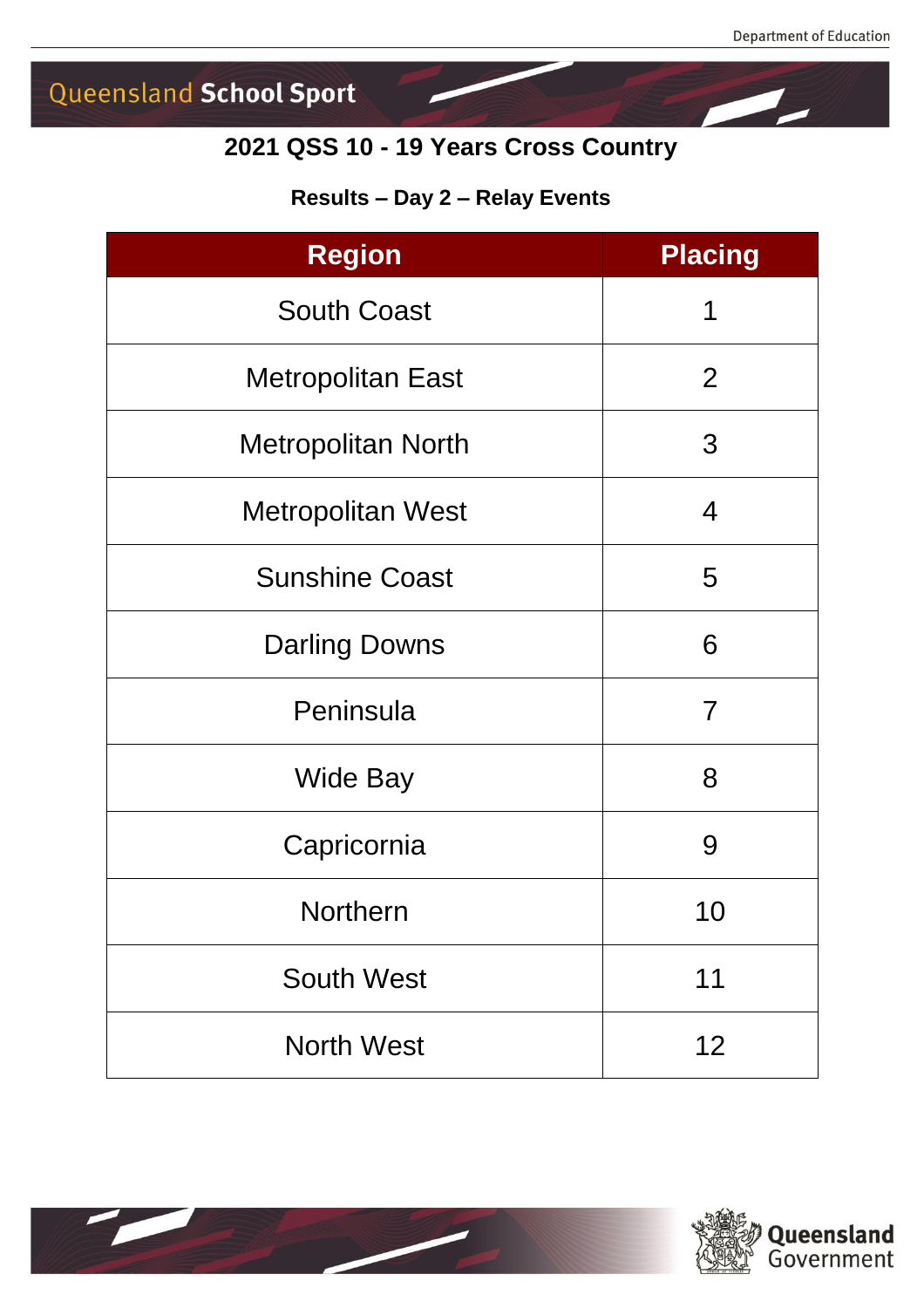## **2021 QSS 10 - 19 Years Cross Country**

#### **Results - Aggregate**

| <b>Region</b>             | <b>Placing</b> |
|---------------------------|----------------|
| <b>Metropolitan East</b>  | 1              |
| <b>South Coast</b>        | 2              |
| <b>Metropolitan North</b> | 3              |
| <b>Metropolitan West</b>  | 4              |
| <b>Sunshine Coast</b>     | 5              |
| <b>Darling Downs</b>      | 6              |
| Peninsula                 | 7              |
| <b>Wide Bay</b>           | 8              |
| Capricornia               | 9              |
| <b>Northern</b>           | 10             |
| <b>South West</b>         | 11             |
| <b>North West</b>         | 12             |



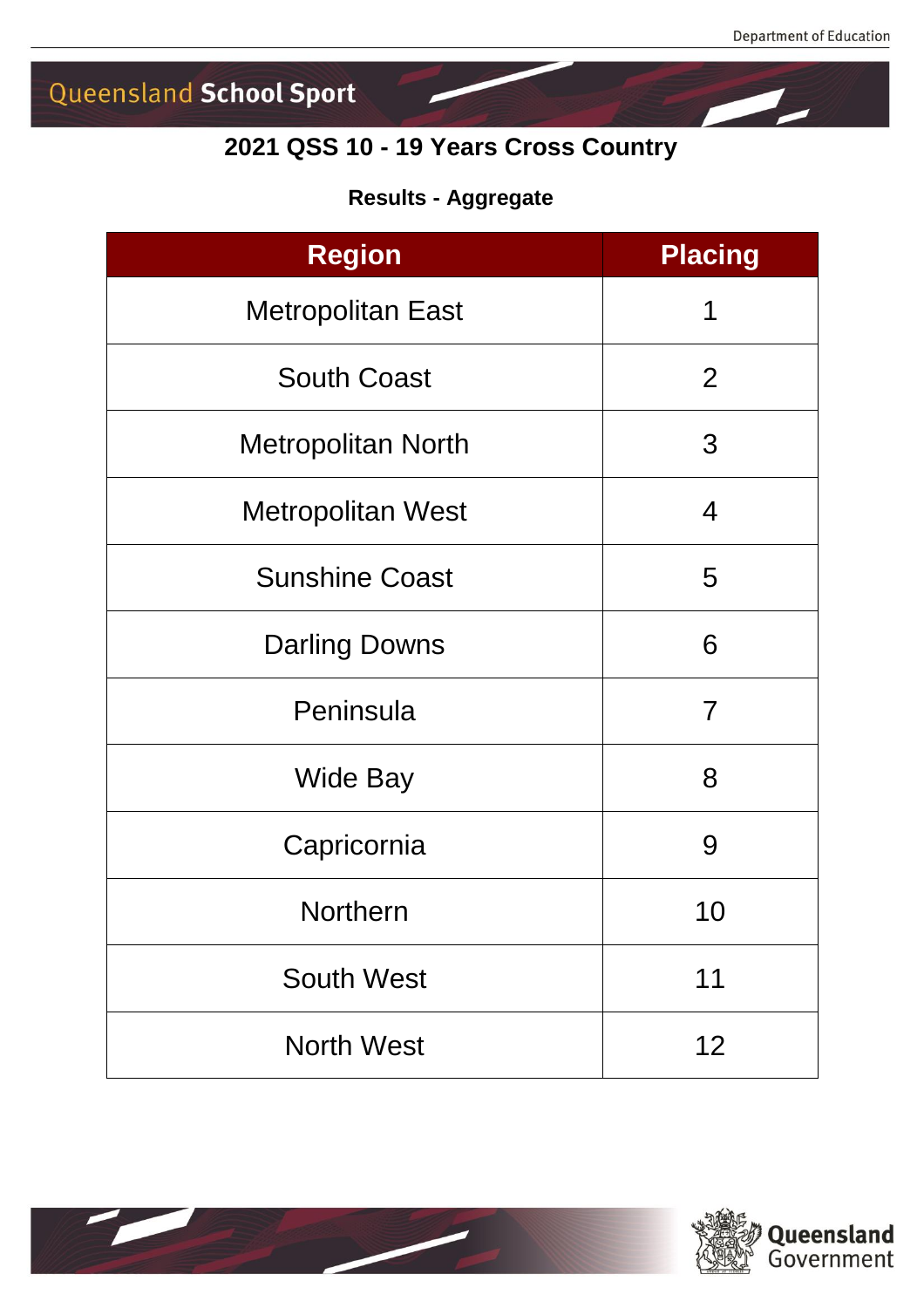## **2021 QSS 10 - 19 Years Cross Country**

#### **Results – Percentage Trophy**

| <b>Region</b>             | <b>Placing</b> |
|---------------------------|----------------|
| <b>South West</b>         | 1              |
| <b>Darling Downs</b>      | $\overline{2}$ |
| Peninsula                 | 3              |
| <b>Metropolitan East</b>  | 4              |
| <b>Metropolitan North</b> | 5              |
| <b>South Coast</b>        | 6              |
| <b>Sunshine Coast</b>     | $\overline{7}$ |
| <b>Wide Bay</b>           | 8              |
| <b>Metropolitan West</b>  | 9              |
| <b>Northern</b>           | 10             |
| Capricornia               | 11             |
| <b>North West</b>         | 12             |